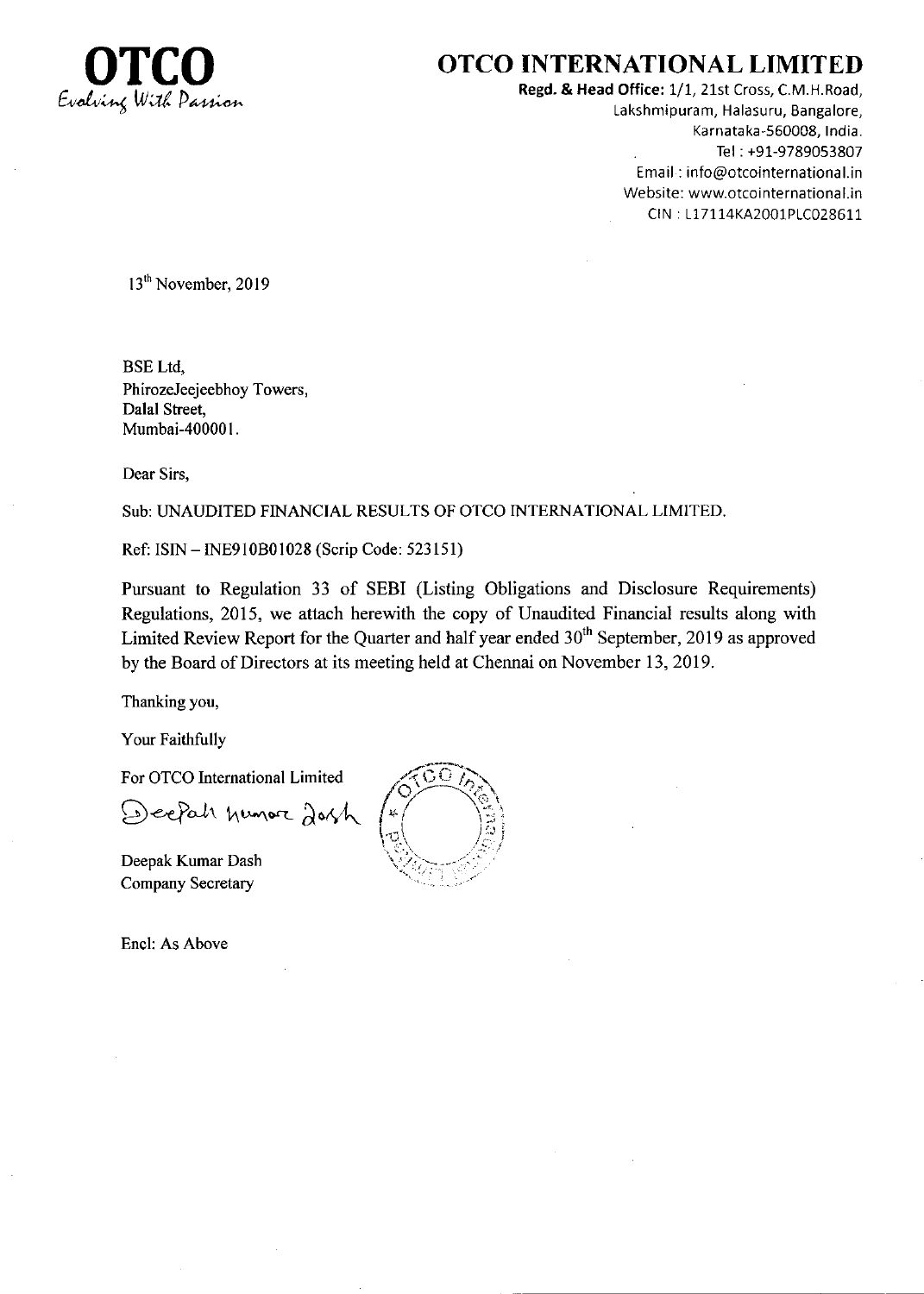#### OTCO INTERNATIONAL LIMITED 1/1, 21ST CROSS. C.M.H ROAD, LAKSHMIPURAM, HALASURU, BANGALORE, KARNATAKA - 560008 Corporate Identity Number: L17114KA2001PLC028611 STATEMENT OF STANDALONE UNAUDITED RESULTS FINANCIAL RESULTS FOR THE QUARTER AND HALF YEAR ENDED 30.09.2019

|              |                                                                   | (Rs.In Lacs Except EPS) |                          |                |                        |                          |                |
|--------------|-------------------------------------------------------------------|-------------------------|--------------------------|----------------|------------------------|--------------------------|----------------|
|              |                                                                   | <b>OUARTER ENDED</b>    |                          |                | <b>HALF YEAR ENDED</b> |                          | <b>Year</b>    |
|              |                                                                   |                         |                          |                |                        |                          | ended          |
| SL NO        | <b>Particulars</b>                                                | 30.09.2019              | 30.06.2019               | 30.09.2018     | 30.09.2019             | 30.09.2018               | 31,03,2019     |
|              |                                                                   |                         | <b>UNAUDITED</b>         |                |                        | <b>UNAUDITED</b>         | <b>AUDITED</b> |
|              |                                                                   |                         |                          |                |                        |                          |                |
| $\mathbf{I}$ | Revenue From Operations                                           | 39.00                   | $\overline{\phantom{a}}$ | 25.33          | 39.00                  | 25.33                    | 25.33          |
| $\mathbf{I}$ | Other Income                                                      |                         | $\overline{\phantom{a}}$ | (0.02)         |                        | (0.02)                   | 23.47          |
| Ш            | Total Income (1+II)                                               | 39.00                   |                          | 25.31          | 39.00                  | 25.31                    | 48.80          |
| IV           | <b>EXPENDITURE</b>                                                |                         |                          |                |                        |                          |                |
|              | (a) Cost of Material Consumed                                     | $\blacksquare$          | $\omega$                 | 16.47          | $\sim$                 | 25.76                    | 26.38          |
|              | (b) Purchase of Stock in Trade & Related Expenses                 | ۰                       | $\bullet$                |                | $\bullet$              |                          |                |
|              | (c) Service Expenses                                              | Ξ.                      | $\overline{\phantom{0}}$ | $\overline{a}$ |                        |                          |                |
|              | (d) Change in Inventories of Finished Goods, WIP & Stock in Trade | ۰                       | $\blacksquare$           | -              |                        | (9.29)                   | (9.29)         |
|              | (e) Employee Benefit Expense                                      | 6.19                    | 5.91                     | 11.75          | 12.10                  | 23.88                    | 43.98          |
|              | (f) Finance Costs                                                 | 5.63                    | 5.11                     | 3.44           | 10.74                  | 8.76                     | 18.83          |
|              | (g) Depreciation & Amortization Expenses                          | 0.33                    | 0.33                     | 0.65           | 0.66                   | 1.30                     | 1.95           |
|              | (h) Other Expenses                                                | 5.35                    | 8.32                     | (9.20)         | 13.67                  | (0.25)                   | 35.78          |
|              | <b>Total Expenses (IV)</b>                                        | 17.50                   | 19.67                    | 23.11          | 37.17                  | 50.16                    | 117.63         |
| V            | Profit/(Loss) before exceptional items and tax (III-IV)           | 21.50                   | (19.67)                  | 2.20           | 1.83                   | (24.85)                  | (68.83)        |
| VI           | Exceptional Items                                                 |                         |                          | ÷              |                        |                          |                |
| VII          | Profit/(Loss) before tax (V+VI)                                   | 21.50                   | (19.67)                  | 2.20           | 1.83                   | (24.85)                  | (68.83)        |
|              | <b>Tax Expenses</b>                                               |                         |                          |                |                        |                          |                |
| <b>VIII</b>  | lc. Current Tax                                                   |                         |                          |                |                        | $\overline{\phantom{a}}$ | (0.02)         |
|              | b. Deferrd Tax                                                    | $\blacksquare$          | $\blacksquare$           | $\blacksquare$ | ٠                      |                          | 0.64           |
| IX           | Profit/(Loss)for the period (VII-VIII)                            | 21.50                   | (19.67)                  | 2.20           | 1.83                   | (24.85)                  | (69.45)        |
| X            | Other Comprehensive Income (Net of Tax)                           |                         |                          | L.             | $\blacksquare$         |                          | $\bullet$      |
|              | Items that will not be reclassified to Profit or Loss             |                         |                          |                |                        |                          |                |
| XI           | Total Comprehensive Income for the Period (IX+X)                  | 21.50                   | (19.67)                  | 2.20           | 1.83                   | (24.85)                  | (69.45)        |
| XII          | Paid up Equity Share Capital (Face Value of Rs. 2/-each)          | 259.36                  | 259.36                   | 259.36         | 259.36                 | 259.36                   | 259.36         |
| XIII         | Earning per equity share of par_Value of Rs. 2/- each             |                         |                          |                |                        |                          |                |
|              | (1) Basic and Diluted                                             | 0.17                    | (0.15)                   | 0.02           | 0.01                   | (0.19)                   | (0.54)         |
|              |                                                                   |                         |                          |                |                        |                          |                |
|              |                                                                   |                         |                          |                |                        |                          |                |

#### Note:

A

1. The above results have been reviewed by the Audit Committee and approved by the Board of Directors at their meeting held on 13.11.2019.

2. In accordance with the requirements of regulations 33 of the SEBI (Listing & other Discolsure requirements) Regulations, 2015, the statutory auditors have carried out a Limited Review of the standalone financial results for the quarter ended 30th September 2019.

3. Figures of the previous quarter have been regrouped and reclassified to confirm to the classification of current period, wherever necessary.

Place : Chennai Date: 13.11.2019



For Otco International Limited

ይላ Bagyalakshmi Thirumalai Whole Time Director

DIN No. 08186335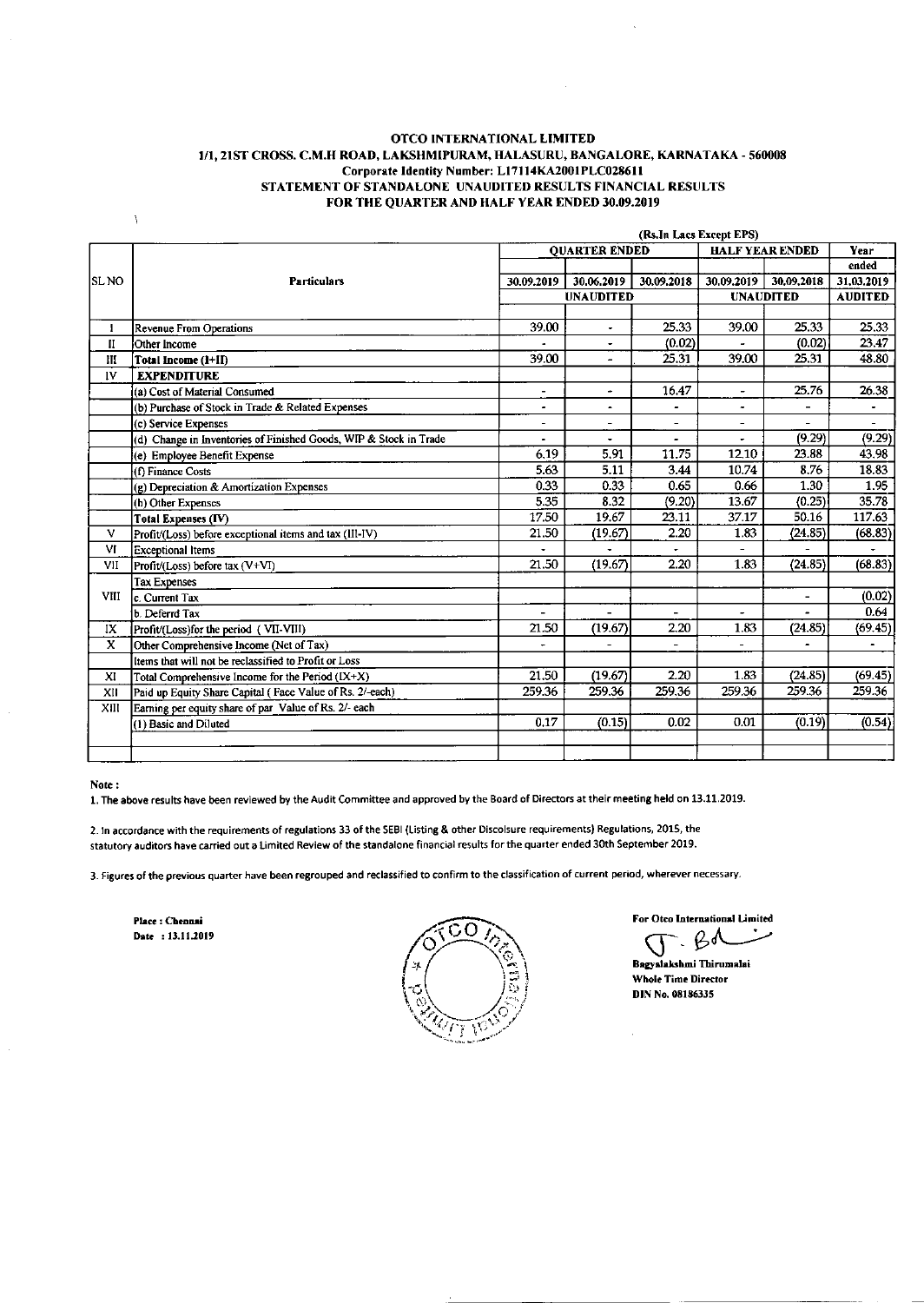# OTCO INTERNATIONAL LIMITED

 $\sim$ 

### 1/1, 21ST CROSS. C.M.H ROAD, LAKSHMIPURAM, HALASURU, BANGALORE, KARNATAKA - 560008 Corporate ldentity Number: 117114KA2001P1C028611

| Standalone Unaudited Statement of Assets & Liabilities As on 30.09.2019<br>Rs in Lacs |                  |                  |  |  |
|---------------------------------------------------------------------------------------|------------------|------------------|--|--|
| <b>Particulars</b>                                                                    | 30.09.2019       | 31.03.2019       |  |  |
|                                                                                       | <b>Unaudited</b> | <b>Unaudited</b> |  |  |
| <b>Assets</b>                                                                         |                  |                  |  |  |
| <b>Non current assets</b>                                                             |                  |                  |  |  |
| Property plant and equipment                                                          | 3.65             | 4.31             |  |  |
| Capital WIP                                                                           |                  |                  |  |  |
| Goodwill                                                                              |                  |                  |  |  |
| Other intangilbe assets                                                               | 0.01             | 0.01             |  |  |
| Intangible assets under development                                                   |                  |                  |  |  |
| Financial assets                                                                      |                  |                  |  |  |
| a. Investments                                                                        |                  |                  |  |  |
| b. Trade Receivables                                                                  |                  |                  |  |  |
| c. Loans                                                                              |                  |                  |  |  |
| Deferred tax asset                                                                    |                  |                  |  |  |
| Other non current assets                                                              | 51.00            | 51.00            |  |  |
| <b>Total Non current assets</b>                                                       | 54.66            | 55.32            |  |  |
| <b>Current assets</b>                                                                 |                  |                  |  |  |
| Inventories                                                                           | 510.48           | 510.48           |  |  |
| <b>Financial assets</b>                                                               |                  |                  |  |  |
| a. Investments                                                                        |                  |                  |  |  |
|                                                                                       |                  |                  |  |  |
| b. Trade receivables                                                                  | 0.86             | 1.40             |  |  |
| c. Cash & cash equivalents                                                            | 2.55             | 0.10             |  |  |
| f. Other financial assets                                                             | 44.55            | 4.51             |  |  |
| Other current assets                                                                  |                  |                  |  |  |
| <b>Total current assets</b>                                                           | 558.44           | 516.49<br>571.81 |  |  |
| Total assets                                                                          | 613.10           |                  |  |  |
| <b>Equity and Liabilities</b>                                                         |                  |                  |  |  |
| <b>Equity</b>                                                                         |                  |                  |  |  |
| Equity share capital                                                                  | 259.36           | 259.36           |  |  |
| Other equity                                                                          | (76.11)          | (77.94)          |  |  |
| Non Controlling interest                                                              |                  |                  |  |  |
| <b>Liabilities</b>                                                                    |                  |                  |  |  |
| <b>Non current Liabilities</b>                                                        |                  |                  |  |  |
| <b>Financial Liabilities</b>                                                          |                  |                  |  |  |
| a. Borrowings                                                                         |                  |                  |  |  |
| b. Trade Payables                                                                     |                  |                  |  |  |
| c. Other Financial Liabilities                                                        |                  |                  |  |  |
| Deffered payment liabilities                                                          |                  |                  |  |  |
| Provisions                                                                            |                  |                  |  |  |
| Deffered Tax liabilities (Net)                                                        |                  |                  |  |  |
| <b>Total Non current Liabilities</b>                                                  |                  |                  |  |  |
| <b>Current liabilities</b>                                                            |                  |                  |  |  |
| <b>Financial Liabilities</b>                                                          | 253.57           | 215.18           |  |  |
| a. Borrowings                                                                         | 137.64           | 147.17           |  |  |
| b. Trade payable                                                                      |                  |                  |  |  |
| c. Other financial liabilities                                                        | 38.64            | 28.04            |  |  |
| Other current liabilities                                                             |                  |                  |  |  |
| <b>Provisions</b>                                                                     | 429.85           | 390.39           |  |  |
| <b>Total Current liabilities</b><br><b>Total liabilities</b>                          | 429.85           | 390.39           |  |  |
| <b>Total Equity &amp; Liabilities</b>                                                 | 613.10           | 571.81           |  |  |
|                                                                                       |                  |                  |  |  |

 $\int$  $\mathcal{L}$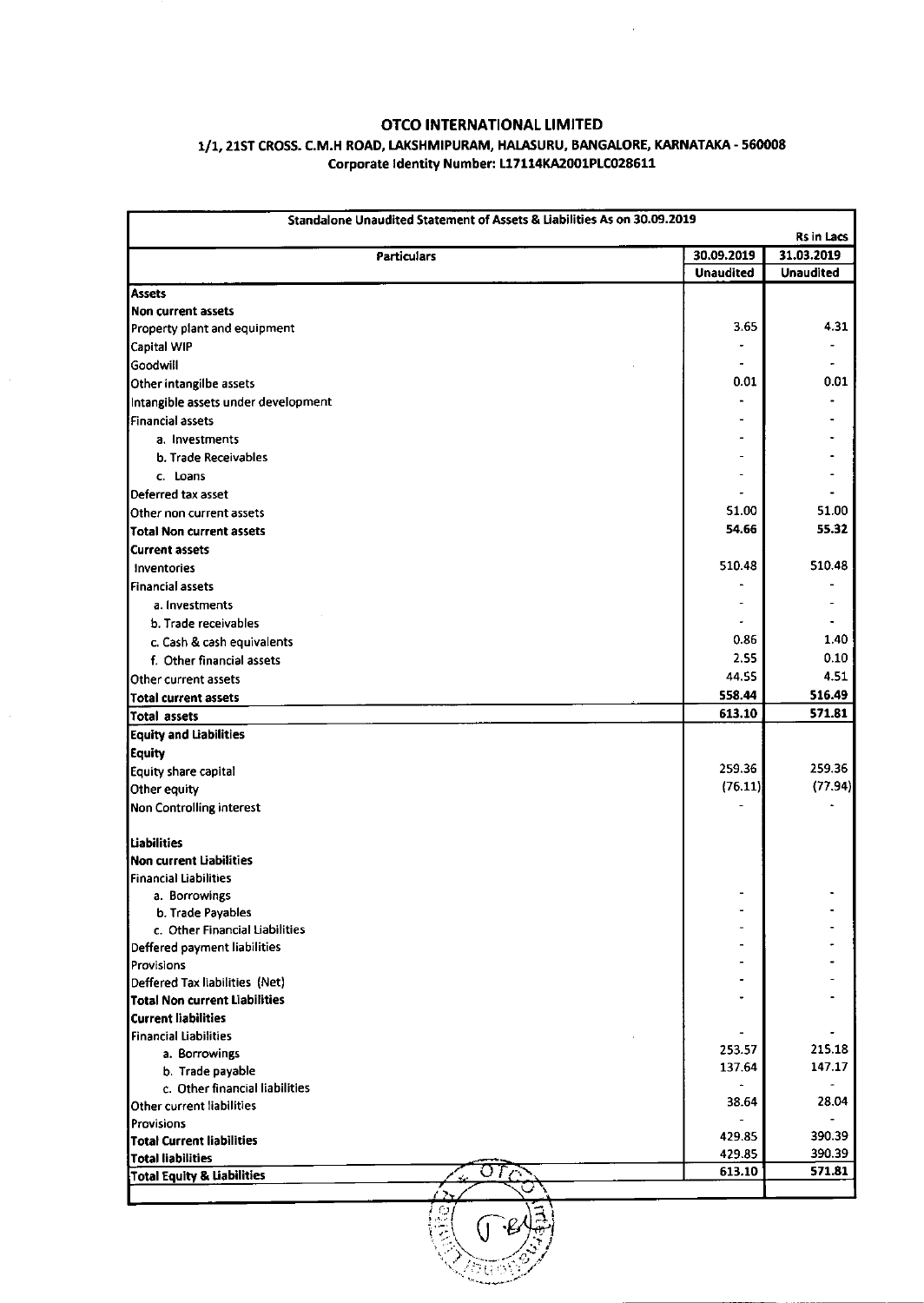#### OTCO INTERNATIONAL LTD CIN:L17114KA2001PLC028611 Regd. Office:#1/1, 21st CROSS, C.M.H.ROAD, LAKSHMIPURAM, HALASURU, BANGALORE - 560008

# STANDALONE UNAUDITED CASH FLOW STATEMENT FOR HALF YEAR ENDING 30.09.2019

|    |                                                            | <b>HALF YEAR</b><br><b>UNAUDITED</b> |                          | KS IN LACS<br><b>YEAR ENDED</b><br><b>AUDITED</b> |  |
|----|------------------------------------------------------------|--------------------------------------|--------------------------|---------------------------------------------------|--|
|    | <b>Particulars</b>                                         | 30 09 2019 30 09 2018                |                          | 31.032019                                         |  |
|    |                                                            |                                      |                          |                                                   |  |
| А. | <b>Cash Flow From Operating Activities:</b>                |                                      |                          |                                                   |  |
|    | Net profit before taxation and Extraordinary items         | 1.83                                 | (24.85)                  | (68.84)                                           |  |
|    | Adjustments for:                                           |                                      |                          |                                                   |  |
|    | Depreciation                                               | 0.66                                 | 1.30                     | 1.95                                              |  |
|    | (Profit)/Loss on sale of fixed assets                      |                                      |                          |                                                   |  |
|    | <b>Interest Expenses</b>                                   | 10.74                                | 8.76                     | 18.83                                             |  |
|    | <b>Interest Received</b>                                   |                                      | 0.02                     |                                                   |  |
|    | Rental Income                                              |                                      |                          | $\blacksquare$                                    |  |
|    | Operating profit before working capital changes            | 13.23                                | (14.76)                  | (48.06)                                           |  |
|    | Movements in working capital:                              |                                      |                          |                                                   |  |
|    | Adjustments for                                            |                                      |                          |                                                   |  |
|    | (Increase)/Decrease in Sundry Debtors and other receivable |                                      | (25.33)                  |                                                   |  |
|    | (Increase)/Decrease in Loans & Advances                    | (42.50)                              | 3.61                     | 19.30                                             |  |
|    | (Increase)/Decrease in Inventories                         |                                      | (9.29)                   | (9.29)                                            |  |
|    | Increase/(Decrease) in Payables & Others                   | (9.52)                               |                          | (77.69)                                           |  |
|    | Increase/(Decrease) in Current Liabilites                  | 10.60                                | (83.33)                  | 11.07                                             |  |
|    | Cash generated from operations                             | (28.19)                              | (129.11)                 | (104.68)                                          |  |
|    | Direct taxes paid (net of refunds)                         |                                      |                          |                                                   |  |
|    | Cash flow before extraordinary items                       | (28.19)                              | (129.11)                 | (104.68)                                          |  |
|    | Extraordinary item                                         |                                      |                          |                                                   |  |
|    | Net cash from operating activities                         | (28.19)                              | (129.11)                 | (104.68)                                          |  |
| B. | <b>Cash Flow From Investing Activities</b>                 |                                      |                          |                                                   |  |
|    | Purchase of fixed assets                                   | $\blacksquare$                       | $\blacksquare$           | -                                                 |  |
|    | Sale of fixed assets                                       | $\overline{\phantom{a}}$             | $\overline{\phantom{a}}$ | ۰                                                 |  |
|    | Sale/(Purchase) of investments                             | $\blacksquare$                       |                          | $\ddot{\phantom{0}}$                              |  |
|    | Interest received                                          | $\blacksquare$                       | (0.02)                   | $\qquad \qquad \bullet$                           |  |
|    | Rental Income                                              | $\blacksquare$                       |                          | $\overline{\phantom{a}}$                          |  |
|    | Net cash used in investing acitivities                     |                                      | (0.02)                   |                                                   |  |
| C. | <b>Cash Flows From Financing Activities</b>                |                                      |                          |                                                   |  |
|    | Proceeds of Capital                                        | $\qquad \qquad \blacksquare$         | $\overline{\phantom{a}}$ | -                                                 |  |
|    | Repayment of long term borrowings                          |                                      |                          |                                                   |  |
|    | Proceeds of short term borrowings                          | 38.39                                | 82.33                    | 68.17                                             |  |
|    | Interest paid                                              | (10.74)                              | (8.76)                   | (18.83)                                           |  |
|    | Net cash from financing activities                         | 27.65                                | 73.57                    | 49.34                                             |  |
|    |                                                            |                                      |                          |                                                   |  |
|    | Net Increase In Cash And Cash Equivalents (A+B+C)          | (0.54)                               | (55.56)                  | (55.34)                                           |  |
|    | Cash and cash equivalents at the beginning of the year     | 1.40                                 | 56.74                    | 56.74                                             |  |
|    | Cash and cash equivalents at the end of the year           | 0.86                                 | 1.18                     | 1.40                                              |  |
|    |                                                            |                                      |                          |                                                   |  |